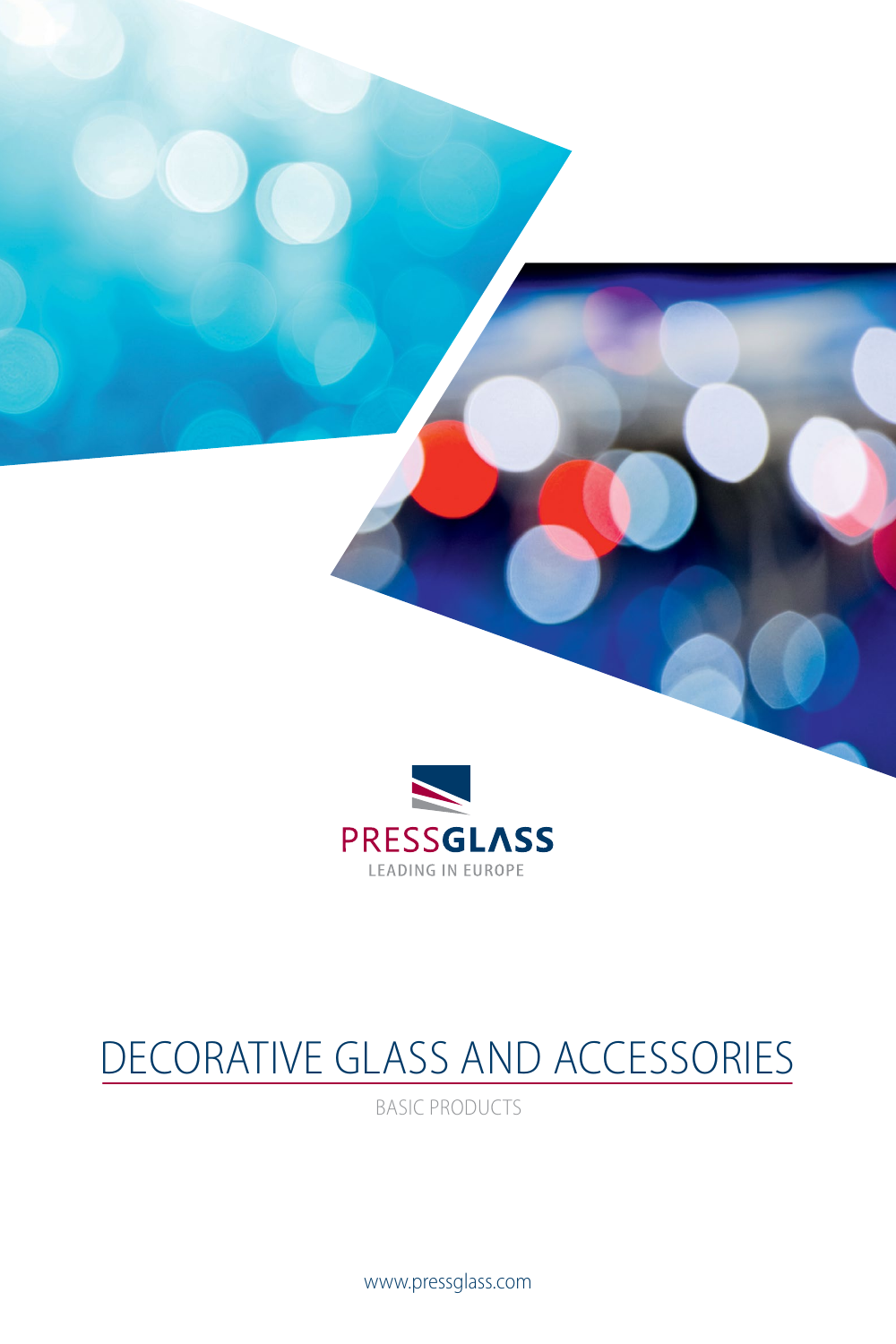## GLASS UNITS WITH WINDOW DIVIDERS

PRESS GLASS offers a whole range of dividers. Windows with artfully arranged dividers gain a new, enhanced appeal. Available in a wide variety of colours (RAL) including two-coloured

sets, dividers can be installed with different types of glass, each time on the client's individual request. Moreover, they can be bent into curves or circles, and fixed at different angles.



Scan QR code and check the newest offer.

## EXAMPLES OF PATTERNS



New Bronze Range of widths: 8 mm

Silver Range of widths: 8 mm White 9010

Range of widths: 8, 18, 26, 45 mm



Range of widths: 18, 26 mm

Brown 8017 White 9010/Brown 8017 Range of widths: 18, 26 mm

Brown-Red 8012 Range of widths: 18, 26 mm



Dark brown 8022 White 9010/Dark brown 8022 Range of widths: 18, 26 mm

Gold

Dark oak White 9010/Dark oak Range of widths: 18, 26 mm

Light oak White 9010/Light oak Range of widths: 18, 26 mm

Bog oak White 9010/Bog oak Range of widths: 18, 26 mm

Range of widths: 18, 26 mm

Macore

Douglasie w. White 9010/Douglasie w. Range of widths: 18, 26 mm

> Mahogany White 9010/Mahogany Range of widths: 18, 26 mm



Range of widths: 8, 18, 26 mm

Walnut White 9010/Walnut Range of widths: 18, 26 mm



Siena Noce Range of widths: 18, 26 mm White 9010/Siena Noce Range of widths: 18 mm

Siena Rosso Range of widths: 18 mm



Winchester White 9010/Winchester Range of widths: 18, 26 mm



Golden oak Range of widths: 18, 26 mm White 9010/Golden oak Range of widths: 18, 26, 45 mm

> Bear in mind that patterns of ornamental glass and dividers should be selected based on presented specimens.

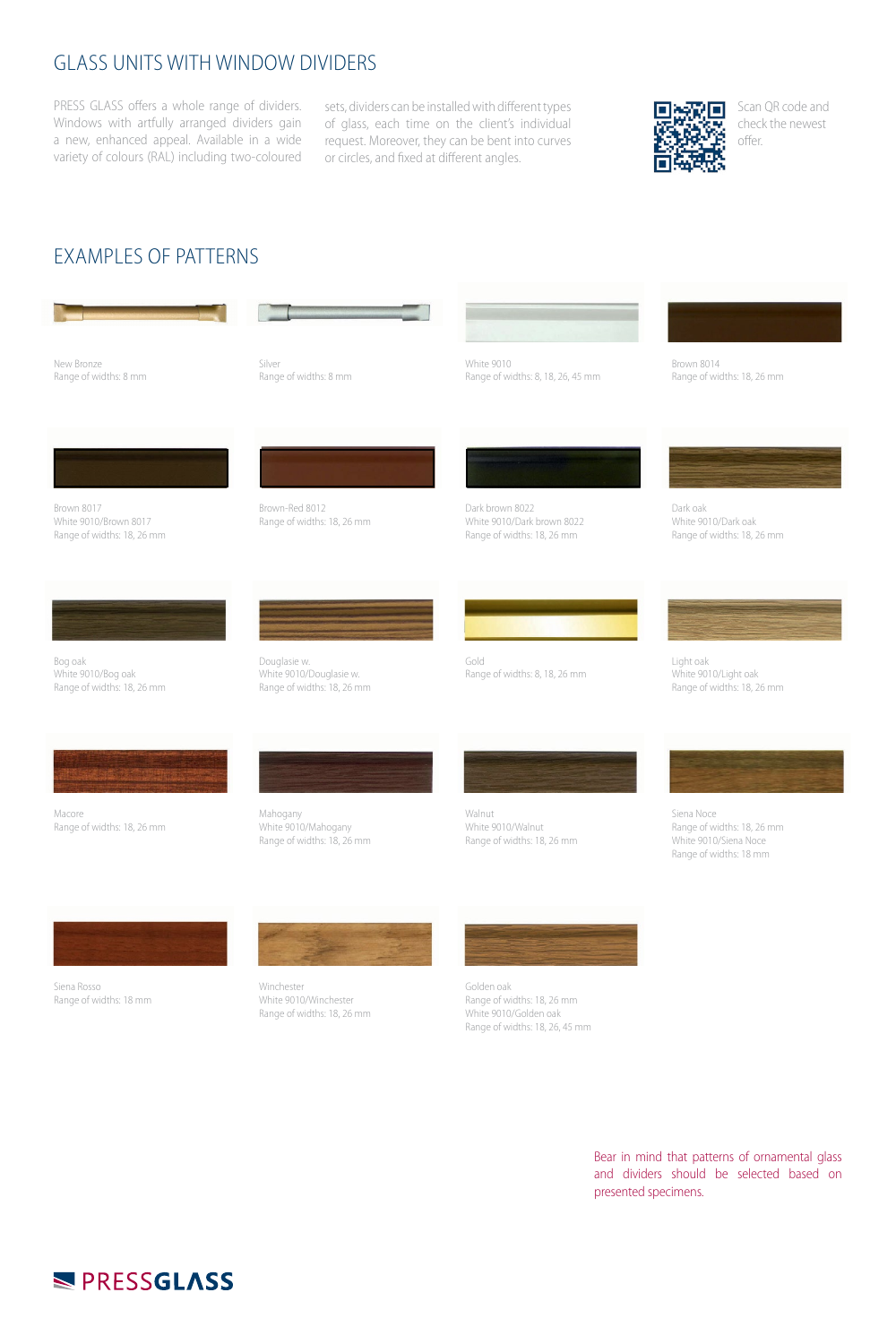## ORNAMENTAL GLASS

In multiple design solutions it is required that glass panes are perfectly transparent and ensure intimacy at the same time.

Right selection of ornamental structure of glass can enhance or aggravate transparency and image deformation properties. PRESS GLASS offers tens of types of ornamental glass.



Scan QR code and check the newest offer.



Altdeutsch clear Atlantic Chinchilla Crepi

















Screen



Flutes sandblasted













Silvit